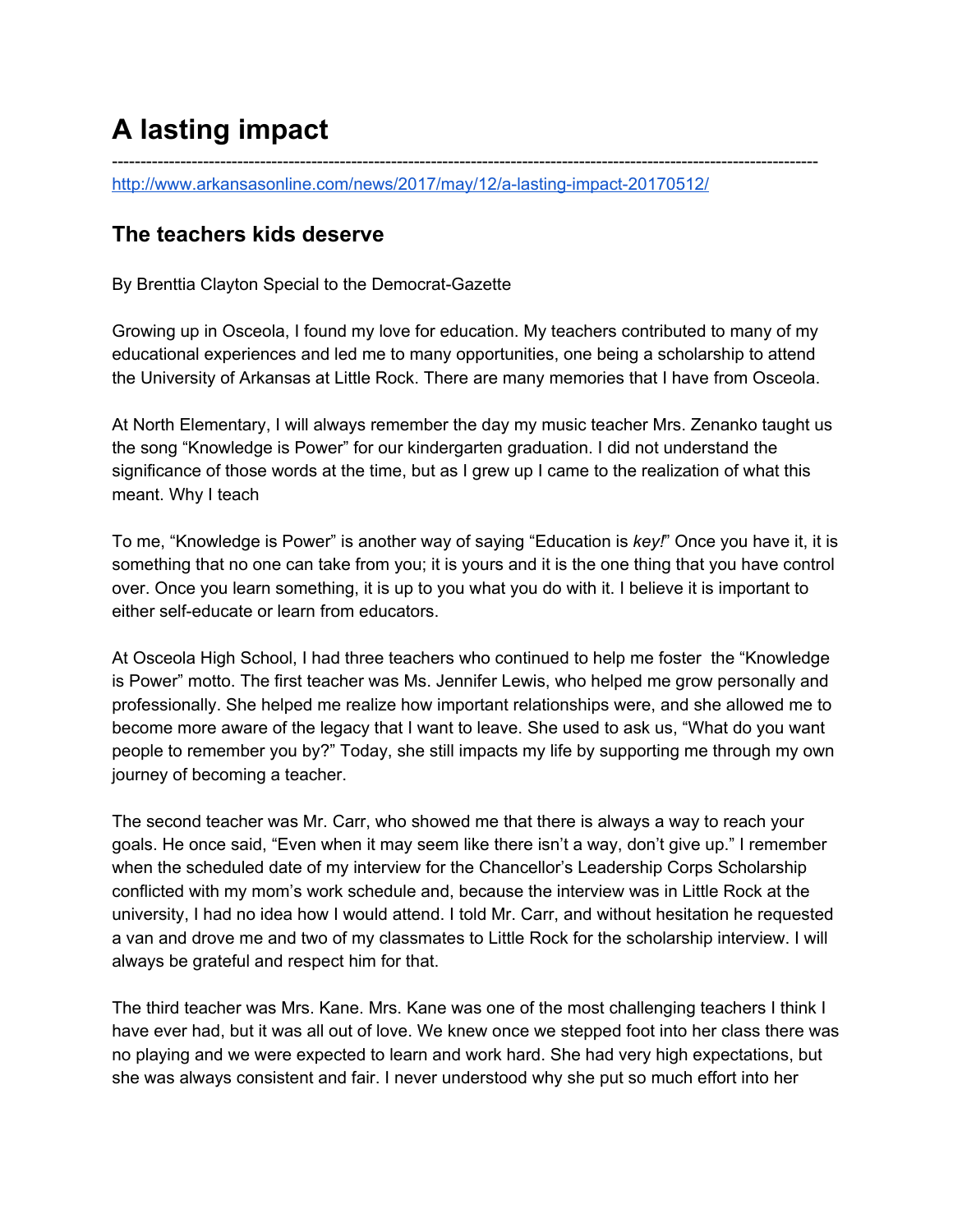math classes before, but once I became a college student I immediately reflected back to her teachings and strategies that she taught us.

Every teacher I've ever had has had an impact on my life in some way, but I honestly don't know what my childhood would have been like if I had not have had Ms. Lewis, Mr. Carr, or Mrs. Kane as my teachers. They helped me see that there is so much more to teaching than just standing in front of a classroom and talking to students.

I left Osceola to attend the University of Arkansas at Little Rock, where I became more involved in various educational activities. Engaging in these things, I grew as a student-teacher. I began volunteering at different schools in Little Rock and interning with various organizations. One of these internships, Arkansas Teacher Corps (ATC), helped my passion for teaching grow. ATC's motto is *"Commit, Serve, Teach!"* This organization trains future educators who have the passion, drive, and love for children, believing that all students should have equal opportunities inside and outside the classroom, regardless of socioeconomic backgrounds, gender, race, *etc.*

Last summer I spent seven weeks in El Dorado learning from highly trained professionals. Throughout the institute, I saw the drive and love that the organization has for the children in our state, especially for students who are not receiving the education they deserve. Through this internship, I became conscious about things I had never noticed, and I was amazed to see people being trained for such a short, intense time grow to be strong, effective teachers. By working with the students in El Dorado, ATC developed teachers who care deeply about students' individual needs and growth. There are no words to explain how excited I am to hear that the same opportunities that were provided to the students in El Dorado last summer will be made available to the students in my hometown.

ATC trains teachers to go above and beyond like Mr. Carr, to consistenly support students throughout life like Ms. Lewis, and to hold nothing but the highest expectations like Mrs. Kane. this is an exceptional opportunity for children in Osceola, the Osceola School District, and the Arkansas Teacher Corps.

----------------------------------------------------------------------------------------------------------------------------

*Brenttia Clayton is a 2012 graduate of Osceola High School and served as the summer intern for the 2016 ATC Summer Institute. She is graduating from the University of Arkansas at Little Rock this month with a degree in elementary education. (arkansasteachercorps.org)*